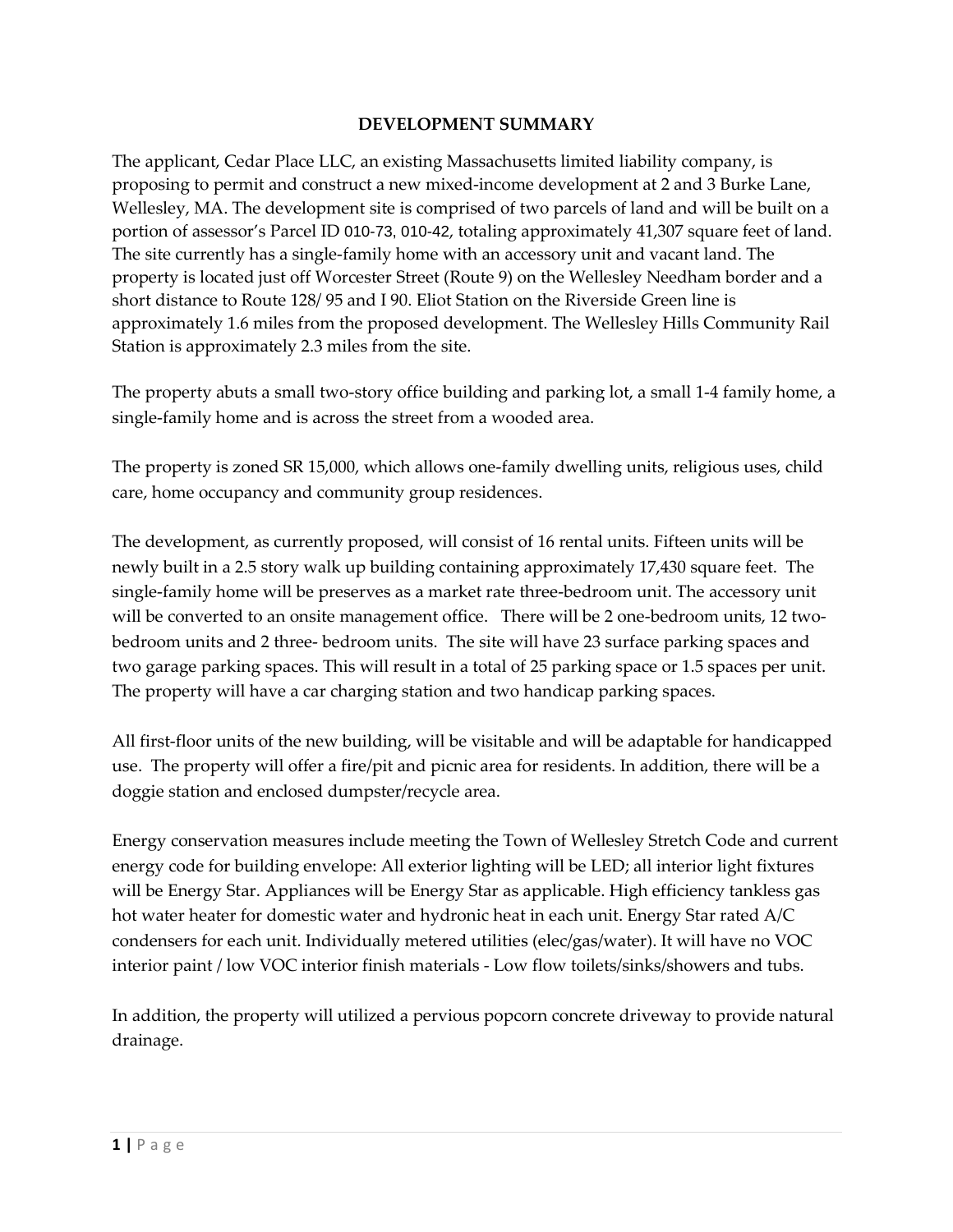The proposed design is of residential scale and character similar to small multi-family developments in residential districts. The building façade elevations feature one, two and three storied portions of the building to limit the building height and visual impact, much in keeping with the existing two-family residential dwelling remaining on the site. Sixty (60%) percent of the proposed building is two stories or less in height in a scale in keeping with the existing residential structure on the site.

This new proposed building at 3 Burke Lane will be in keeping with the aesthetics of other residential properties on Burke Lane and other similar residential neighborhoods. The proposed building is sited on a low lot with a 20' to 30' high tree covered embankment separating the lot from the nearest adjacent residential property. This tree covered embankment affords an excellent natural screen between properties.

The existing location of the two-story residence on the site at 3 Burke Lane with a foot print of 2,880 sq. ft. effectively screens the view of the proposed new structure from Burke Lane. The main access to the new apartment building will be provided by a 24-foot wide paved access driveway on Burke Lane. The existing garage will be taken down and rebuilt to face the access driveway. This will eliminate the existing curb cut and allow for additional plantings for curb appeal.

Sidewalks are proposed around the new building to allow for easy pedestrian access to all buildings and parking areas.

The proposed building style and character is modern colonial wood framed, fiber cement (clapboard) siding with 6 over 6 divided lite windows, and asphalt shingled roofs. The total proposed building foot print is 7,545 sq. ft., irregular in plan to add to the historic characteristics of the design through the expression of multiple additions or expansions to an original structure. This design criteria was determined in an effort to be similar to the existing residential structure on this site and residences of surrounding neighborhoods. The existing site does also border on a business use parking lot to the north.

The development will include 12 market rate units and 4 units will be income restricted in perpetuity for households earning at or below 80% of the Boston-Quincy-Cambridge Area Median Income (the "Affordable Units"). The Affordable units will be comprised of the following: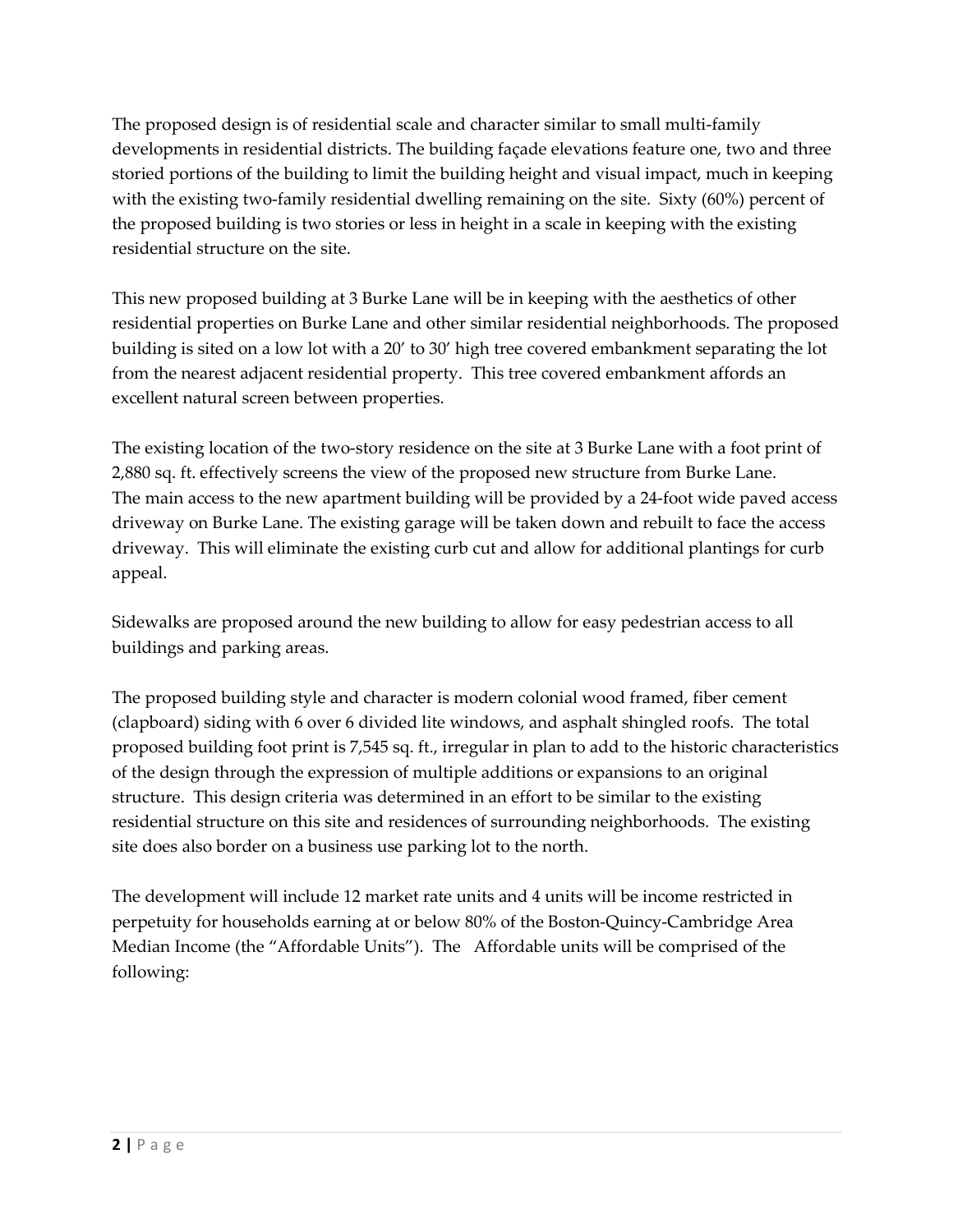| <b>Income</b>  | <b>Bedrooms</b> | <b>Baths</b> | Size (sq.<br>$ft)*$ | # Units | <b>Gross Rent</b> | UA    | <b>Net Rent</b> |
|----------------|-----------------|--------------|---------------------|---------|-------------------|-------|-----------------|
| <b>80% AMI</b> | One             |              | 722                 |         | \$1,518           | \$122 | \$1,396         |
| <b>80% AMI</b> | Two             |              | 1040                |         | \$1,825           | \$182 | \$1,643         |
| <b>80% AMI</b> | Three-          |              | 1544                |         | \$2,108           | \$235 | \$1,873         |

*Table 1 AffordableUnit Detail*

The utility allowance is for the tenant's portion of gas heat and hot water, electricity for lights and cooking and domestic water and sewer.

All 16 units will be eligible to be counted on the Town of Wellesley Subsidized Housing Inventory.

The development is consistent with the newly approved Town of Wellesley Housing Production Plan. It will be the preservation of an existing 1880's home and construction of new mixed income apartments located next to a commercial district in an area designated by the Town of Wellesley as an area they would like to see growth (i.e. Worcester Street/Route 9, East Wellesley, Cedar/Worcester Street). The plan calls for preserving existing small homes, allowing more housing choices in established neighborhoods, such as the ability to convert existing single-family homes to two-family or small multi-family dwellings and siting more densely developed housing in and near the business districts, e.g. mixed-use buildings or multifamily buildings adjacent to commercial buildings. The development will provide units and amenities that are appropriate for young professionals, families, seniors and / or disabled persons.

### *Fire Protection & Public Safety*

Fire sprinkler systems will be provided for the new building per code. Communication Systems within the new building will also be coordinated with the Police and Fire Departments to ensure that the systems meet the specifications of each department. Fire trucks will be able to reach the building from the main driveway as well as the adjoining commercial parking lot.

### *Landscape/ Surroundings*

The developer has placed the building as far as possible from the adjacent single-family home and the new 2.5 story building may serve to buffer the noise from Route 9. In addition, the developer has worked hard to disturb as little of the existing landscape buffer as possible. Choosing to build minimal retaining walls and have as much cut and fill on site as possible. Both the front of the site on Burke Lane and the interior of the site will be tastefully landscaped.